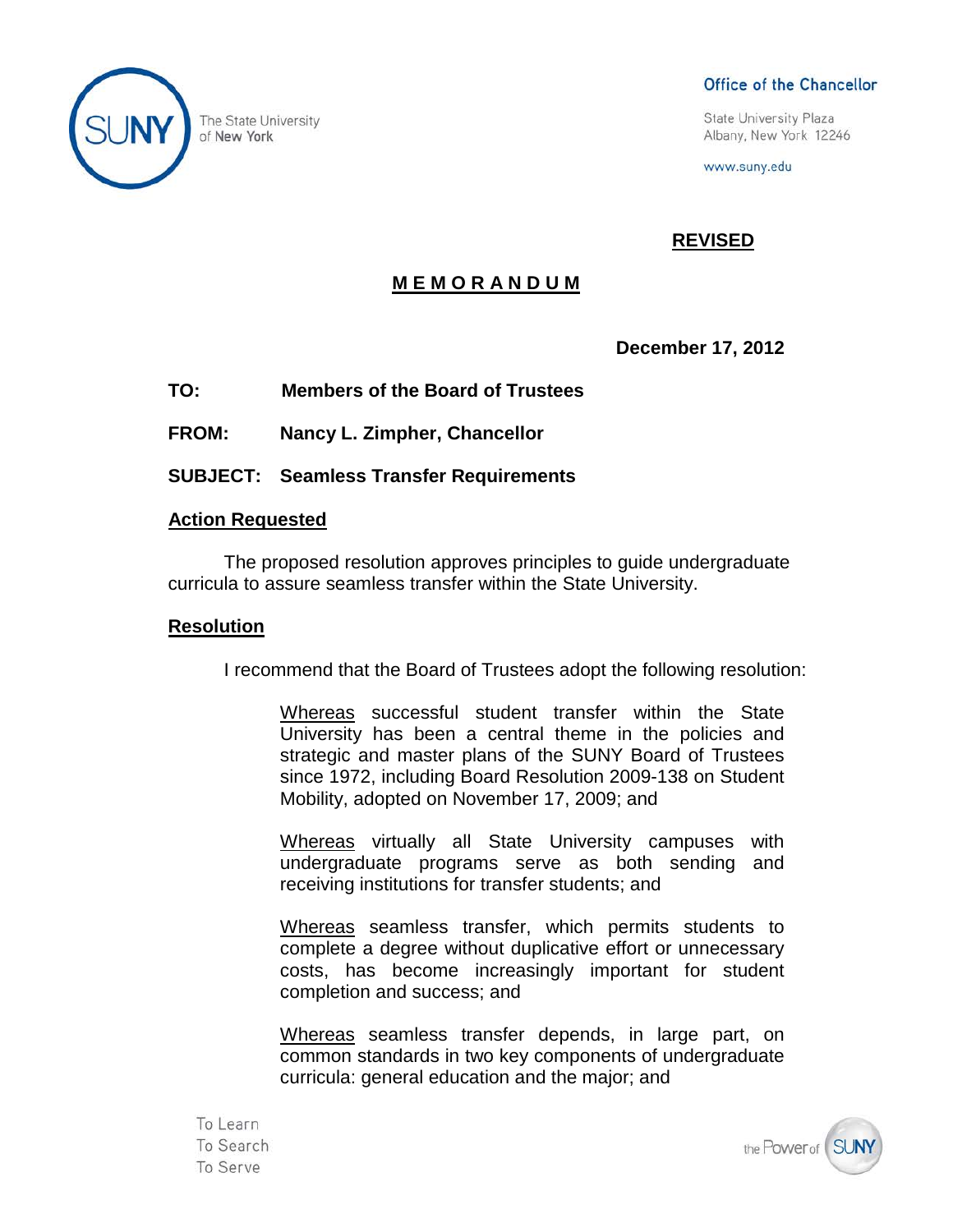Whereas by Resolution 2009-138 on Student Mobility, adopted November 17, 2009, the Board established guaranteed transfer of SUNY students completing an A.A. or A.S. degree to a SUNY four-year campus; and

Whereas by Resolution 98-241, adopted on December 15, 1998, the Board established a 30-credit SUNY General Education Requirement with ten required academic areas and two required competency areas that provides an intellectual foundation, ensures curricular depth, and encourages academic exploration across disciplines; and

Whereas by Resolution 2010-006, adopted on January 19, 2010, the Board enhanced flexibility in the SUNY General Education Requirement by reducing the number of required academic areas from ten to seven, including mathematics and basic communication, as well as at least five of the other eight academic areas: natural science, social science, American history, Western Civilization, Other World Civilizations, humanities, the arts and foreign languages; and

Whereas the flexibility in Resolution 2010-006 enables campuses to permit students to take SUNY General Education Requirement courses in areas aligned with students' educational plans; and

Whereas to support seamless transfer, faculty identified common student learning outcomes for each SUNY General Education Requirement academic and competency area that guide the development of all SUNY General Education Requirement courses; and

Whereas associate and baccalaureate faculty developed and agreed on transfer paths consisting of commonly defined, foundational courses in the major and associated cognates for several dozen undergraduate majors that account for nearly 95 percent of all transfers within the State University; and

Whereas the State University's transfer paths are designed to enhance seamless transfer within the State University because their courses in the major and associated cognates closely resemble lower-division courses required at other colleges and universities, both public and private; and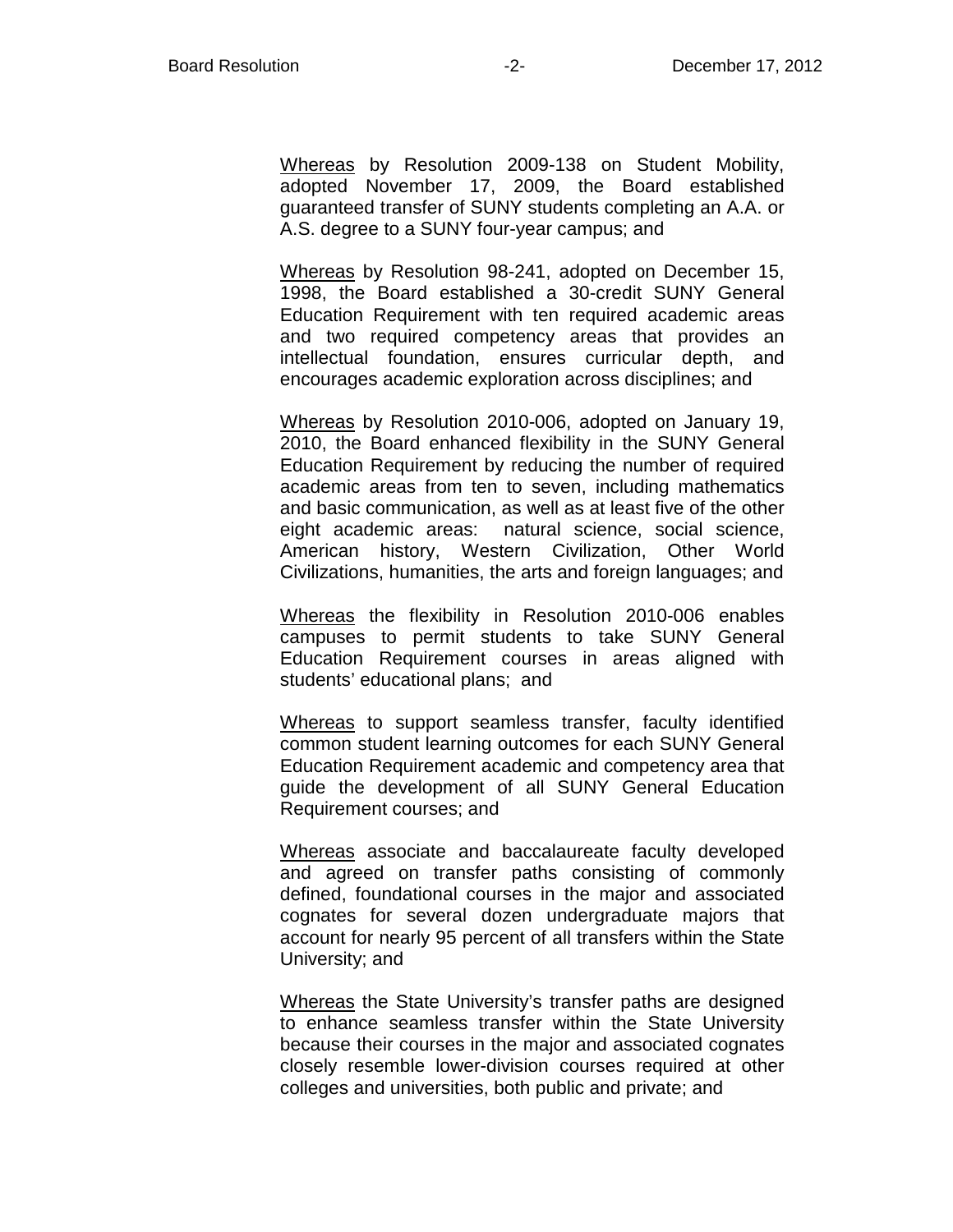Whereas typically several lower-division foundational major courses in a transfer path are completed during the first two years of full-time study of a baccalaureate program; and

Whereas the current SUNY General Education Requirement and transfer paths make it possible for students to complete their SUNY General Education Requirement and sufficient foundational courses in a discipline, as well as associated cognate courses, during the first two years of full-time study of their program; and for a baccalaureate degree to be completed in two additional years of full-time study; and

Whereas the next step to promoting seamless transfer within the State University is to ensure that, within the first two years of full-time study of their programs, students in bachelor's degree programs, Associate of Arts (A.A.), and Associate of Science (A.S.) can complete the SUNY General Education Requirement and a sufficient number of courses in the major, as well as associated cognate courses, to have true junior status; and

Whereas New York State regulations [8 NYCRR sections 52.2(c)(7) and 52.2(c)(8)] require associate degree programs to be normally capable of completion within two years of fulltime study or the equivalent, with a minimum of two years of full-time study, and bachelor's degree programs to be normally capable of completion within four years of full-time study or the equivalent, with a minimum of 120 credits; now, therefore, be it

Resolved that the following principles will guide undergraduate curricula within the State University to ensure seamless transfer:

1. Each curriculum leading to an A.A., A.S., and bachelor's degree shall enable students to complete seven of ten SUNY General Education Requirement academic areas (including mathematics and basic communication), two competency areas, and 30 credits of SUNY General Education courses within the first two years of full-time study of the program (or 60 credits, whichever is greater), unless a program-level waiver applies.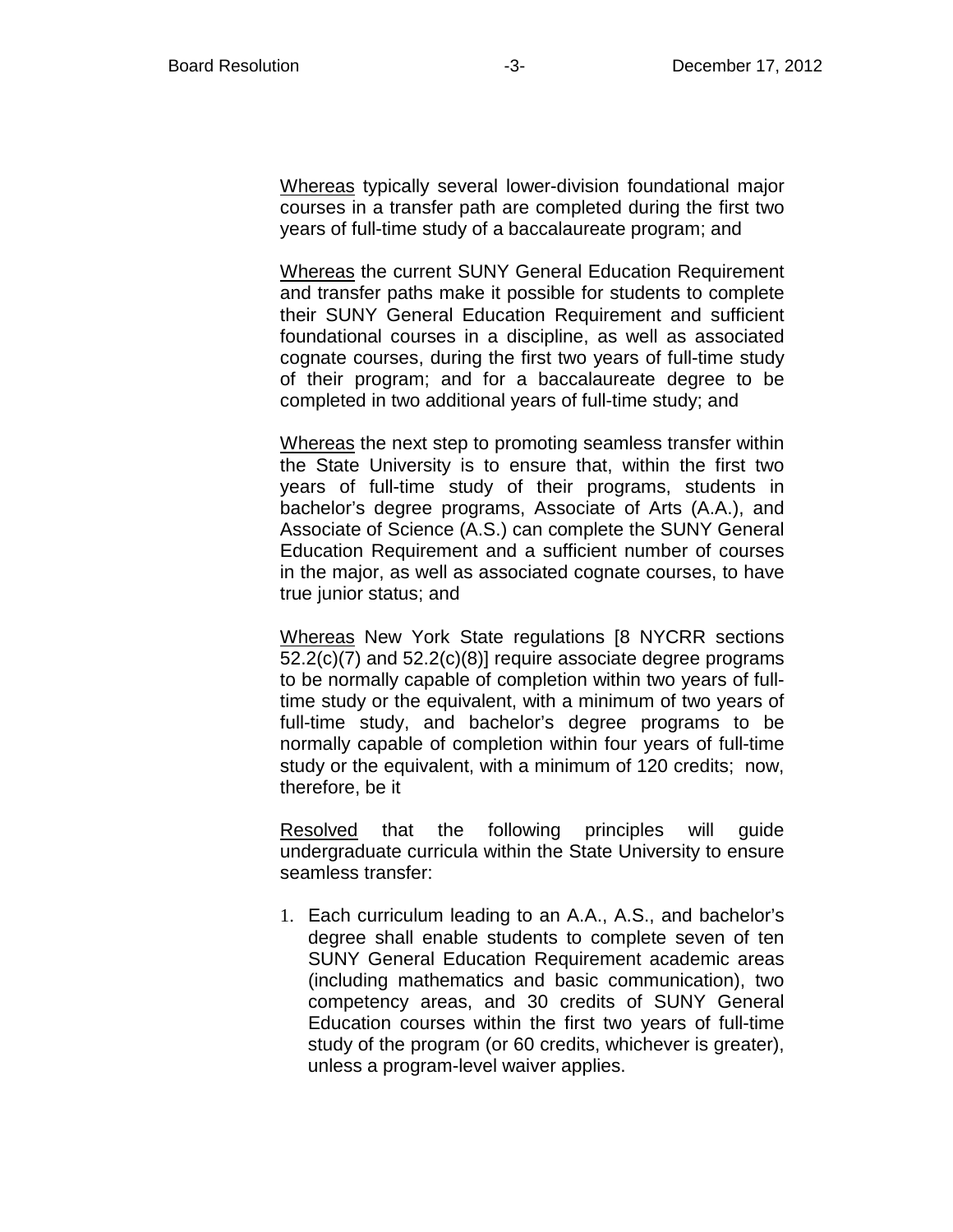- 2. When a campus or curriculum has lower-division, locally defined general education requirements that exceed the SUNY General Education Requirement, it shall ensure that those local requirements do not prevent a student from completing an undergraduate degree within the program's usual credit requirement.
- 3. Consistent with prior policy, each incoming transfer student shall have fulfilled a SUNY General Education area, as distinguished from the particular course, if the original SUNY campus deemed it fulfilled.
- 4. The student shall receive credit for a SUNY General Education Requirement course that applies to the major if successfully completed with a grade of C or above.
- 5. Consistent with prior policy, each curriculum with a transfer path shall guarantee credit to incoming transfer students for successfully completed transfer path courses in the academic discipline, as well as associated cognate courses, where successfully completed is defined as a minimum grade of C, or higher if the campus has a higher standard for its students who start as freshmen. This provision does not preclude a campus from accepting a lower grade if it so chooses.
- 6. Each undergraduate curriculum with a transfer path shall require students to complete the number of major courses in the path that will achieve true junior status, as well as associated cognate courses, within the first two years of full-time study in the program. If a transfer path has not yet been established, A.A., A.S., and bachelor's degree programs should ensure that students will have completed sufficient foundational courses to be true juniors after two years of full-time study and, wherever appropriate, a transfer path should be developed.
- 7. Associate degree programs shall generally require no more than 64 credits that can normally be completed within two years of full-time study or the equivalent, and bachelor's degree programs shall require no more than 126 credits that can normally be completed within four years of full-time study or the equivalent, unless there is a compelling justification.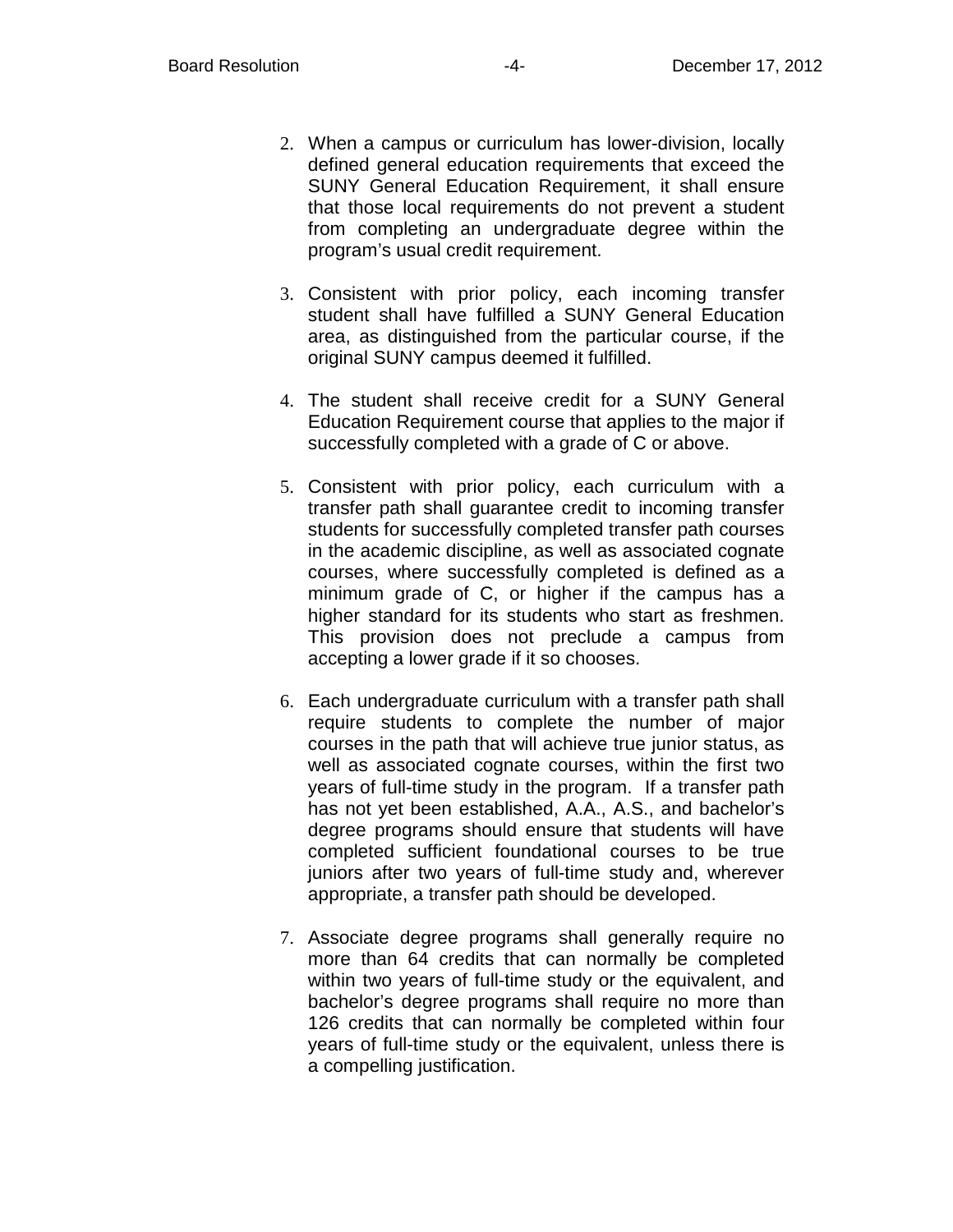- 8. In accordance with SUNY Transfer Guarantee policy, students with an A.A. or A.S. degree having successfully completed the SUNY General Education requirements and the transfer path courses specified for a bachelor's degree shall be guaranteed admission to a four-year campus offering that program, under the same conditions as students who enrolled at the campus as freshmen, consistent with Strategic Enrollment Planning goals, for needs and capacity in each discipline.
- 9. The State University Provost shall develop methods to provide students at campuses that do not offer all transfer path courses access to those courses at other SUNY campuses so that the students can complete lower-division requirements for seamless transfer.
- 10. Campuses shall clearly identify and publish programspecific admissions requirements, degree requirements, transfer policies, and transfer appeal mechanisms for their students, faculty and staff. System administration will maintain policies, appeal information and campus contact information on its website.

# **Background**

In support of the State University's continuing commitment to high academic standards, timely degree completion and seamless transfer, this resolution builds on past resolutions related to general education and transfer, and on common student learning outcomes in SUNY General Education courses identified by faculty, as well as transfer paths for several dozen undergraduate majors created by faculty. It clarifies expectations, as follows:

- The first two years of full-time study of an undergraduate program leading to an A.A., A.S., or bachelor's degree will be designed to include: (1) the SUNY General Education Requirement, with seven of ten areas and, 30 credits; and (2) a sufficient number of foundational major courses, as well as associated cognate courses for a bachelor's degree to be completed in two additional years of full-time study. Waivers will be approved for programs with exceptional requirements.
- Each SUNY campus will grant credit to transfer students for successfully completing, as defined, at any SUNY campus: (1) SUNY General Education Requirement courses; and (2) transfer path foundational major courses, as well as associated cognate courses.